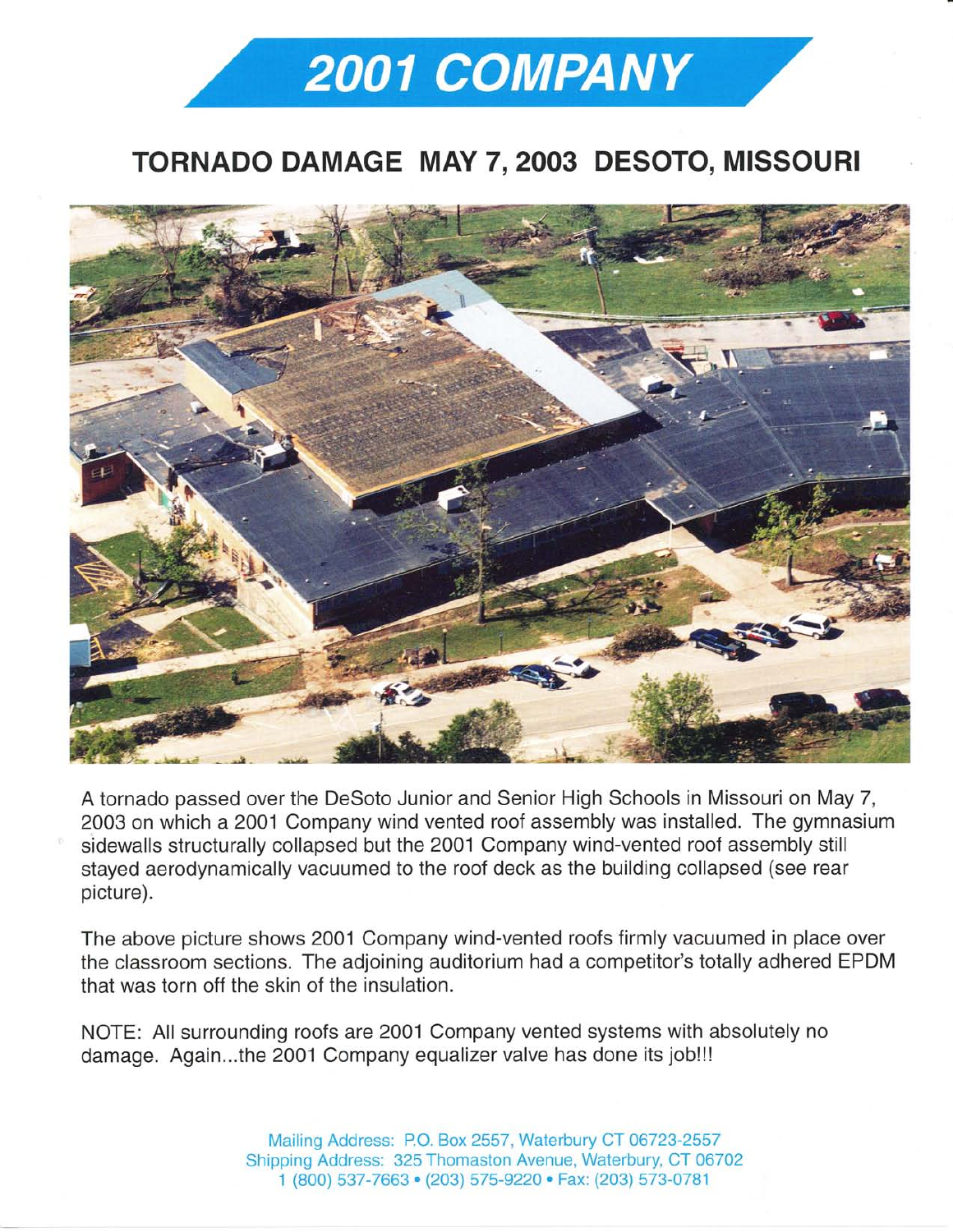



**KEVIN MANNING/POST-DISPATCH** 

Missouri Gov. Bob Holden arrives Wednesday in front of DeSoto Junior High School, where the gymnasium was destroyed Tuesday night by storms. He said he would seek federal disaster assistance for Jefferson and Cape Girardeau counties.

2001 Company P.O.Box2557 Waterbury, CT 06723-2557 1 (800) 537-7663 May 2003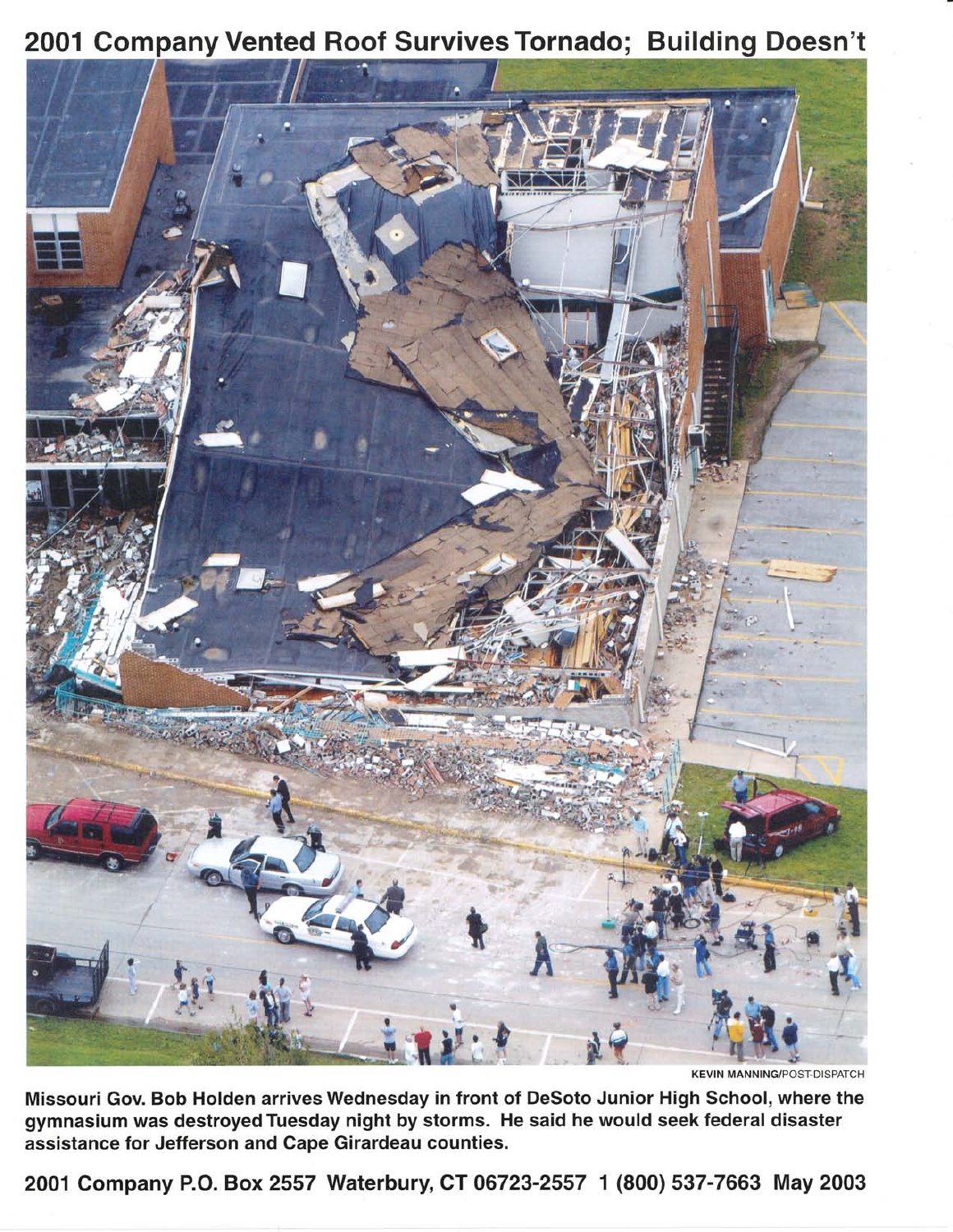DeSoto, Missouri school hit by tornado. Totally adhered EPDM blown off. 2001 Company windvented reroof assembly, loose-laid, remains in place. May 7, 2003



Tornado winds blew the HVAC unit off the curb as the 2001 Company system sucked down tight.

Church across the street had a wall collapse, along with roof edge and peak blow off.

2001 Company P.O. Box 2557 Waterbury, CT 06723-2557 1 (800) 537-7663